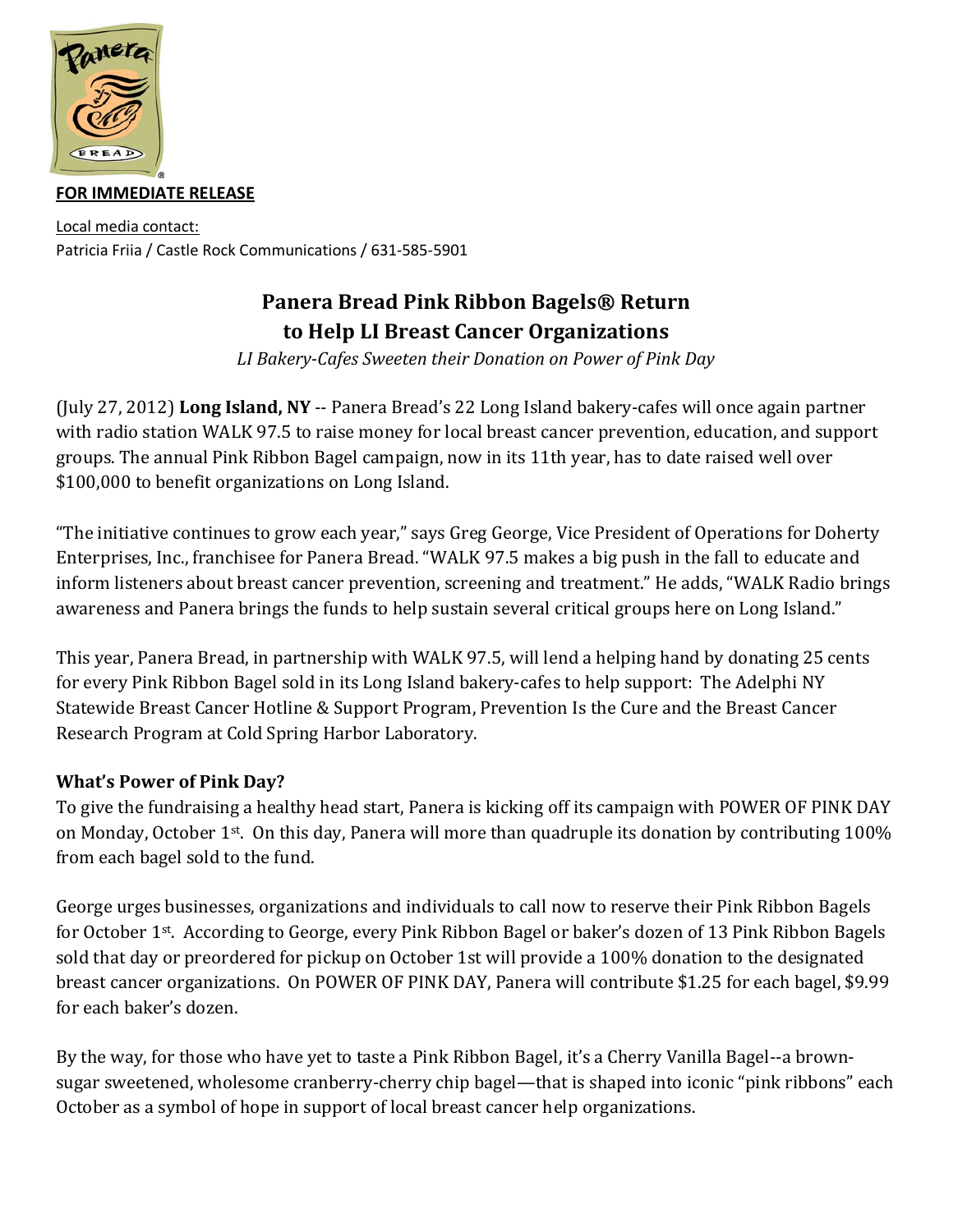WALK 97.5's Linda Healy, herself a breast cancer survivor, spearheads the radio station's breast cancer advocacy efforts and reminds us that POWER OF PINK DAY provides the perfect excuse to plan a bagel party at work or with friends on October 1st.

Throughout the remainder of October, Breast Cancer Awareness Month, each Long Island bakery-cafe will continue to contribute by donating 25 cents from every Pink Ribbon Bagel sold as well as \$1.00 from each and every Power of Pink Baker's Dozen--any assortment of 13 bagels—that is sold that month.

Last year, in partnership with WALK 97.5, Panera Bread's Pink Ribbon Bagel campaign raised more than \$26,000 over the course of the month-long campaign, including \$10,000 on kick-off day. This year, the Long Island Panera Bread bakery-cafes are hoping to do even better—and they are counting on individuals and groups to make that happen.

# # #

### Photo caption:



**BAKING PINK RIBBONS--A DELICIOUS WAY TO MAKE A DIFFERENCE –** Now in its eleventh year, each October Panera Bread's Pink Ribbon Bagels have given hope to those facing breast cancer by raising funds for research, education and support services.

**# # #** 

#### **About Panera Bread**

Panera Bread Company owns and franchises 1,562 bakery-cafes as of March 27, 2012 under the Panera Bread<sup>®</sup>, Saint Louis Bread Co.  $\degree$  and Paradise Bakery & Cafe $\degree$  names. We feature high quality, reasonably priced food in a warm, inviting and comfortable environment. With our identity rooted in handcrafted, fresh-baked, artisan bread, we are committed to providing great tasting, quality food that people can trust. Nearly all of our bakery-cafes have a menu highlighted by antibiotic free chicken, whole grain